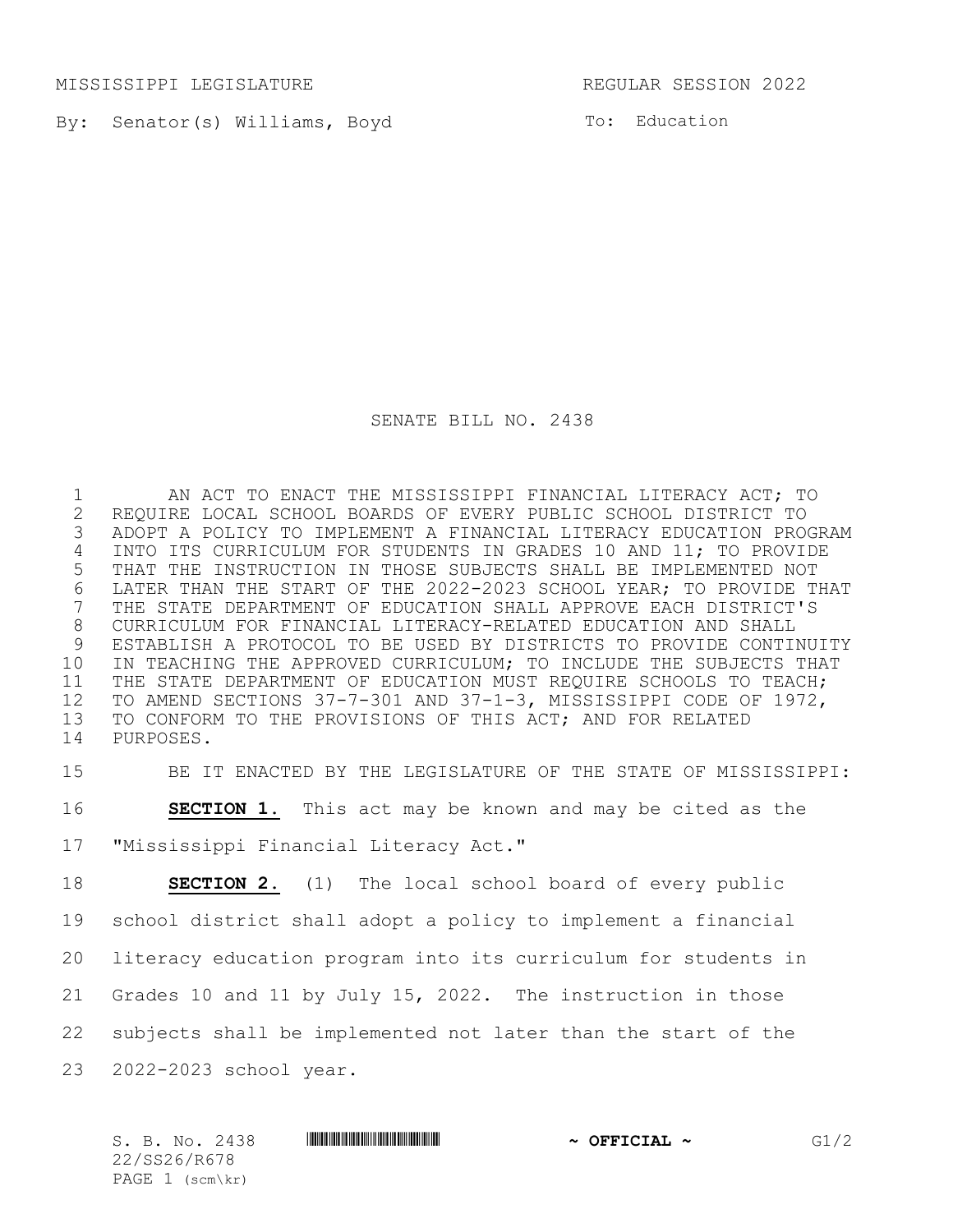(2) The State Department of Education shall approve each district's curriculum for financial literacy-related education and shall establish a protocol to be used by districts to provide continuity in teaching the approved curriculum in a manner that is age, grade and developmentally appropriate.

 (3) The State Department of Education shall require the teaching of those skills necessary to handle personal business and finances and must include instruction in the following:

 (a) Opening a bank account and assessing the quality of a bank's services;

(b) Balancing a checkbook;

 (c) Managing debt, including retail and credit card debt;

(d) Completing a loan application;

(e) The implications of an inheritance;

(f) The basics of personal insurance policies;

(g) Consumer rights and responsibilities;

(h) Dealing with salesmen and merchants;

(i) Computing state and federal income taxes;

(j) Local tax assessments;

(k) Computing interest rates by various mechanisms;

(l) Understanding simple contracts; and

(m) Contesting an incorrect billing statement.

**SECTION 3.** Section 37-7-301, Mississippi Code of 1972, is

amended as follows:

| S. B. No. 2438  | $\sim$ OFFICIAL $\sim$ |
|-----------------|------------------------|
| 22/SS26/R678    |                        |
| PAGE 2 (scm\kr) |                        |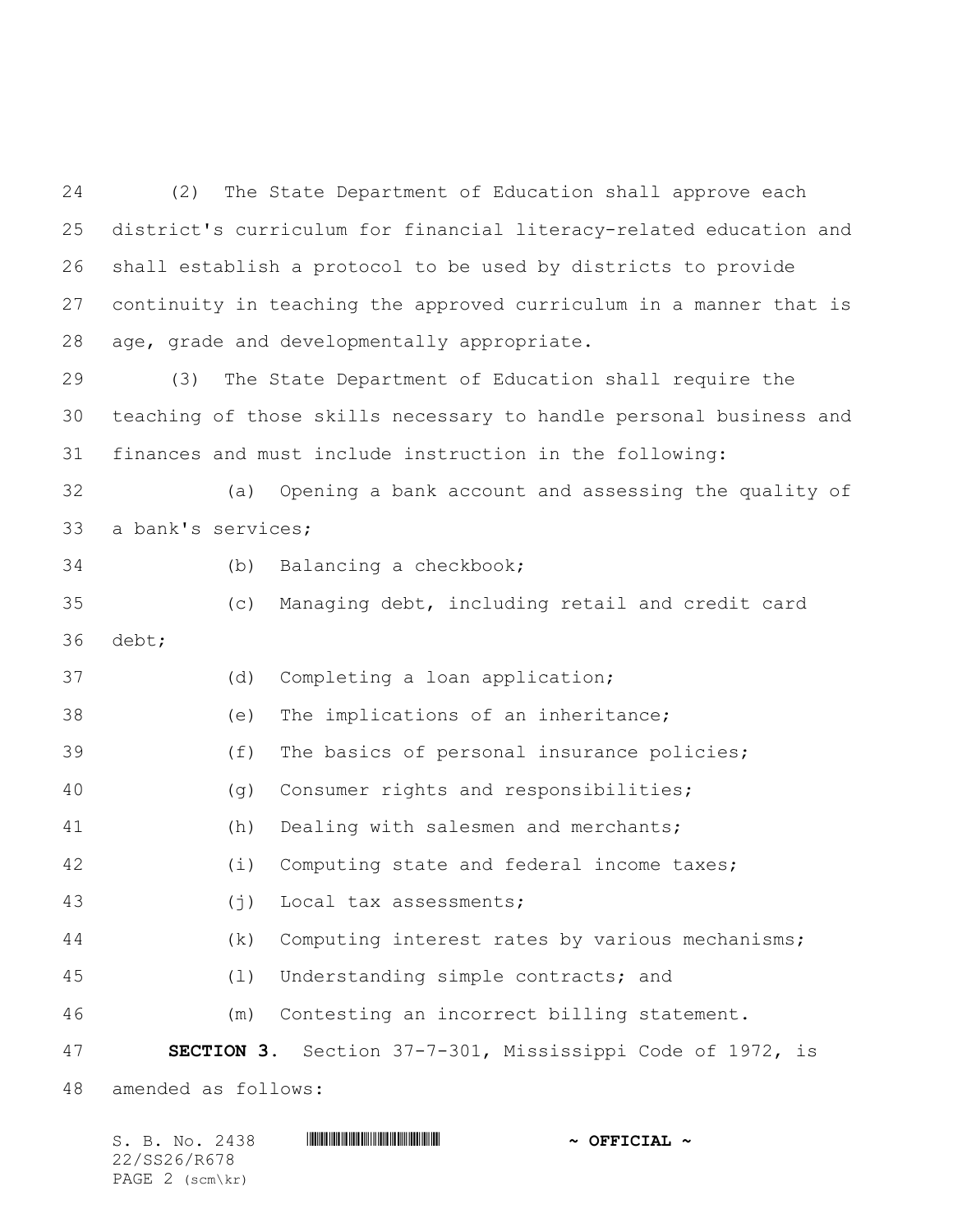37-7-301. The school boards of all school districts shall have the following powers, authority and duties in addition to all others imposed or granted by law, to wit:

 (a) To organize and operate the schools of the district and to make such division between the high school grades and elementary grades as, in their judgment, will serve the best interests of the school;

 (b) To introduce public school music, art, manual training and other special subjects into either the elementary or high school grades, as the board shall deem proper;

 (c) To be the custodians of real and personal school property and to manage, control and care for same, both during the school term and during vacation;

 (d) To have responsibility for the erection, repairing and equipping of school facilities and the making of necessary school improvements;

 (e) To suspend or to expel a pupil or to change the placement of a pupil to the school district's alternative school or homebound program for misconduct in the school or on school property, as defined in Section 37-11-29, on the road to and from school, or at any school-related activity or event, or for conduct occurring on property other than school property or other than at a school-related activity or event when such conduct by a pupil, in the determination of the school superintendent or principal, renders that pupil's presence in the classroom a disruption to the

S. B. No. 2438 **\*\*\* A SEPTICIAL \*\*\*** OFFICIAL \*\* 22/SS26/R678 PAGE 3 (scm\kr)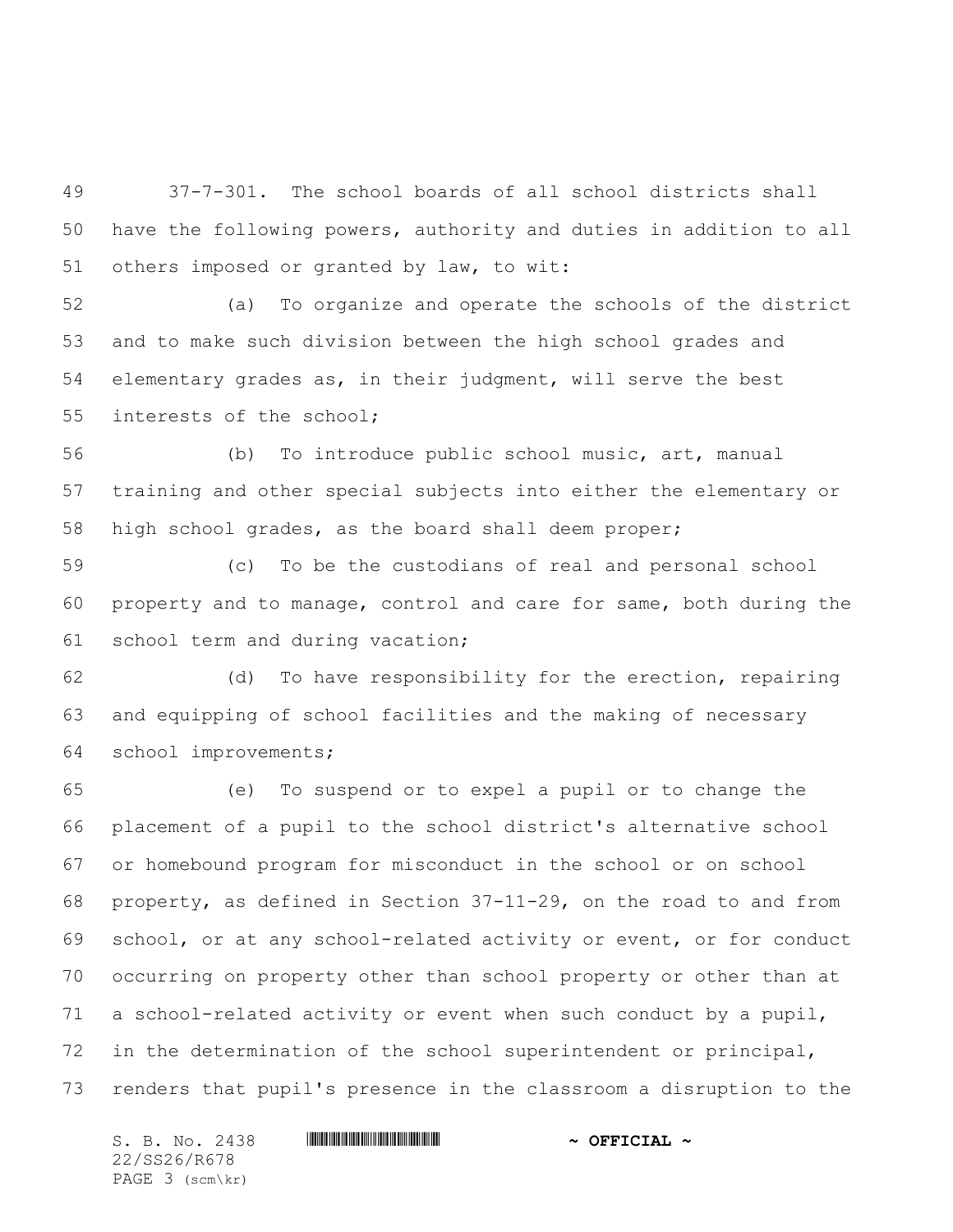educational environment of the school or a detriment to the best interest and welfare of the pupils and teacher of such class as a whole, and to delegate such authority to the appropriate officials 77 of the school district;

 (f) To visit schools in the district, in their discretion, in a body for the purpose of determining what can be done for the improvement of the school in a general way;

 (g) To support, within reasonable limits, the superintendent, principal and teachers where necessary for the 83 proper discipline of the school;

 (h) To exclude from the schools students with what appears to be infectious or contagious diseases; provided, however, such student may be allowed to return to school upon presenting a certificate from a public health officer, duly licensed physician or nurse practitioner that the student is free 89 from such disease;

 (i) To require those vaccinations specified by the 91 State Health Officer as provided in Section 41-23-37;

 (j) To see that all necessary utilities and services 93 are provided in the schools at all times when same are needed;

 (k) To authorize the use of the school buildings and grounds for the holding of public meetings and gatherings of the 96 people under such regulations as may be prescribed by said board; (l) To prescribe and enforce rules and regulations not inconsistent with law or with the regulations of the State Board

S. B. No. 2438 **\*\*\* A SEPTICIAL \*\*\*** OFFICIAL \*\* 22/SS26/R678 PAGE 4 (scm\kr)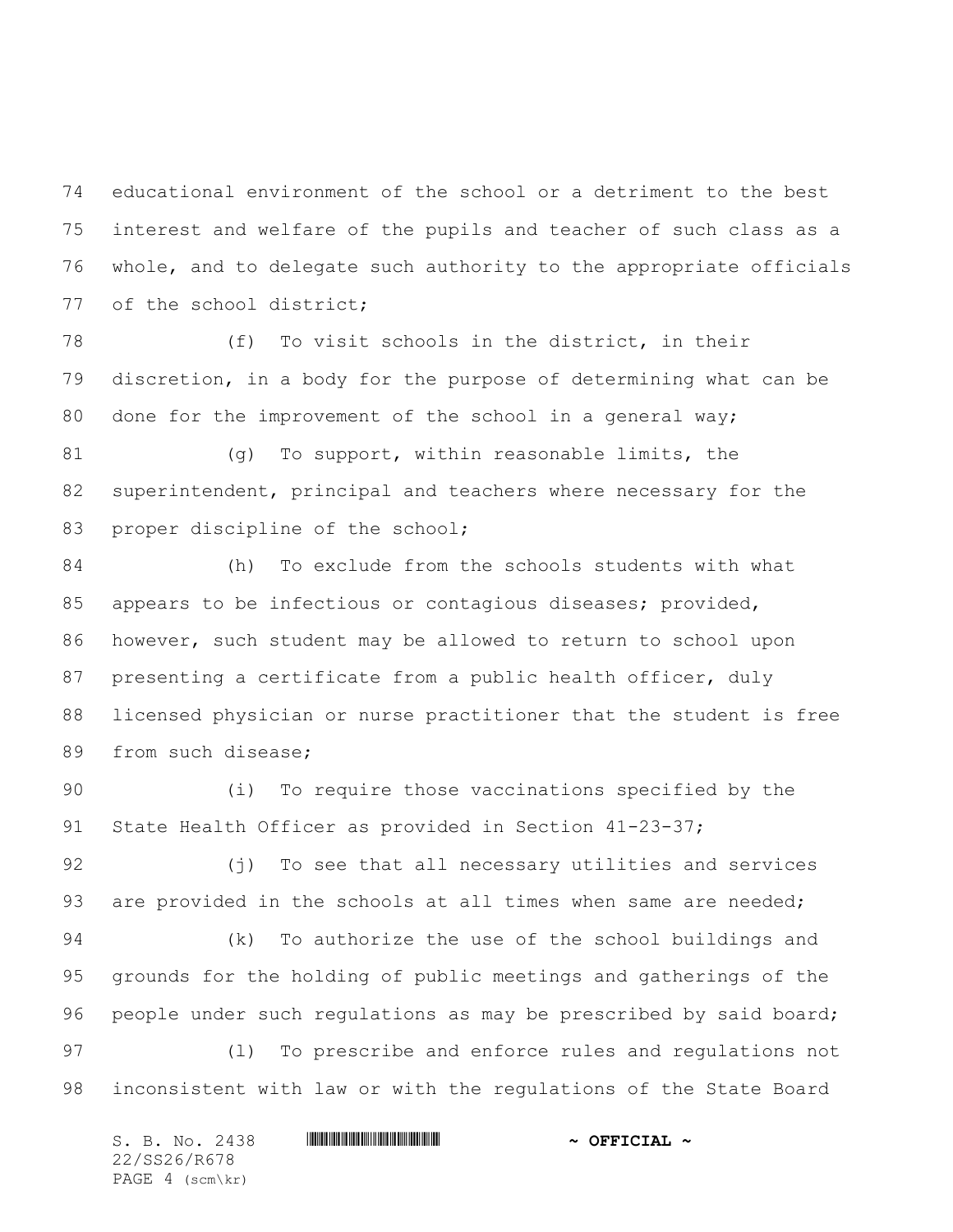of Education for their own government and for the government of the schools, and to transact their business at regular and special meetings called and held in the manner provided by law;

 (m) To maintain and operate all of the schools under their control for such length of time during the year as may be required;

 (n) To enforce in the schools the courses of study and the use of the textbooks prescribed by the proper authorities;

 (o) To make orders directed to the superintendent of schools for the issuance of pay certificates for lawful purposes on any available funds of the district and to have full control of the receipt, distribution, allotment and disbursement of all funds provided for the support and operation of the schools of such school district whether such funds be derived from state appropriations, local ad valorem tax collections, or otherwise. The local school board shall be authorized and empowered to promulgate rules and regulations that specify the types of claims and set limits of the dollar amount for payment of claims by the superintendent of schools to be ratified by the board at the next regularly scheduled meeting after payment has been made;

 (p) To select all school district personnel in the manner provided by law, and to provide for such employee fringe benefit programs, including accident reimbursement plans, as may 122 be deemed necessary and appropriate by the board;

22/SS26/R678 PAGE (scm\kr)

S. B. No. 2438 **\*\*\*\* A SECONDENT A SECONDENT A POST OF PLACE A**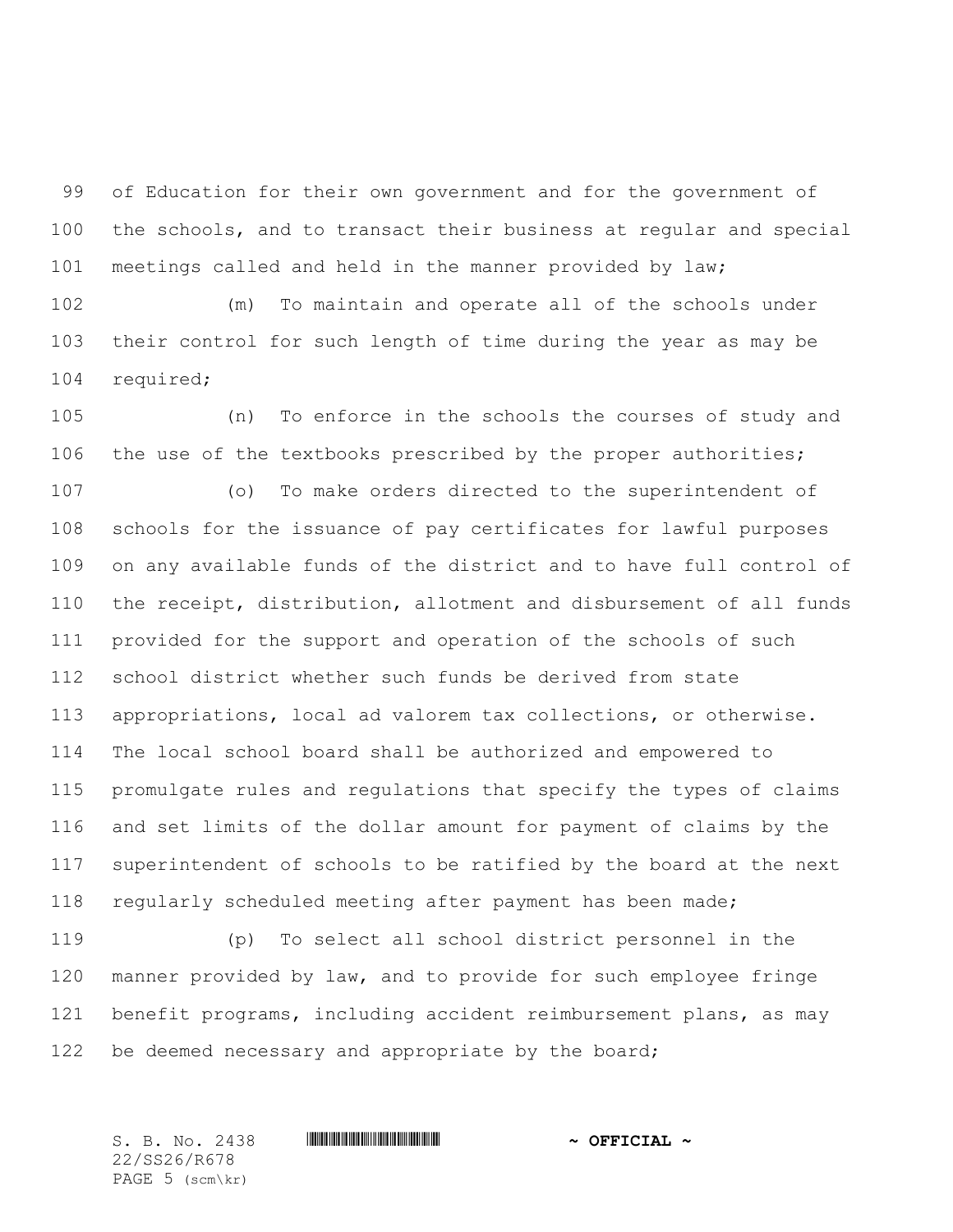(q) To provide athletic programs and other school activities and to regulate the establishment and operation of such programs and activities;

 (r) To join, in their discretion, any association of school boards and other public school-related organizations, and to pay from local funds other than minimum foundation funds, any membership dues;

 (s) To expend local school activity funds, or other available school district funds, other than minimum education 132 program funds, for the purposes prescribed under this paragraph. "Activity funds" shall mean all funds received by school officials in all school districts paid or collected to participate in any school activity, such activity being part of the school program and partially financed with public funds or supplemented by public funds. The term "activity funds" shall not include any funds raised and/or expended by any organization unless commingled in a bank account with existing activity funds, regardless of whether the funds were raised by school employees or received by school employees during school hours or using school facilities, and regardless of whether a school employee exercises influence over the expenditure or disposition of such funds. Organizations shall not be required to make any payment to any school for the use of any school facility if, in the discretion of the local school governing board, the organization's function shall be deemed to be beneficial to the official or extracurricular programs of the

S. B. No. 2438 \*SS26/R678\* **~ OFFICIAL ~** 22/SS26/R678 PAGE 6 (scm\kr)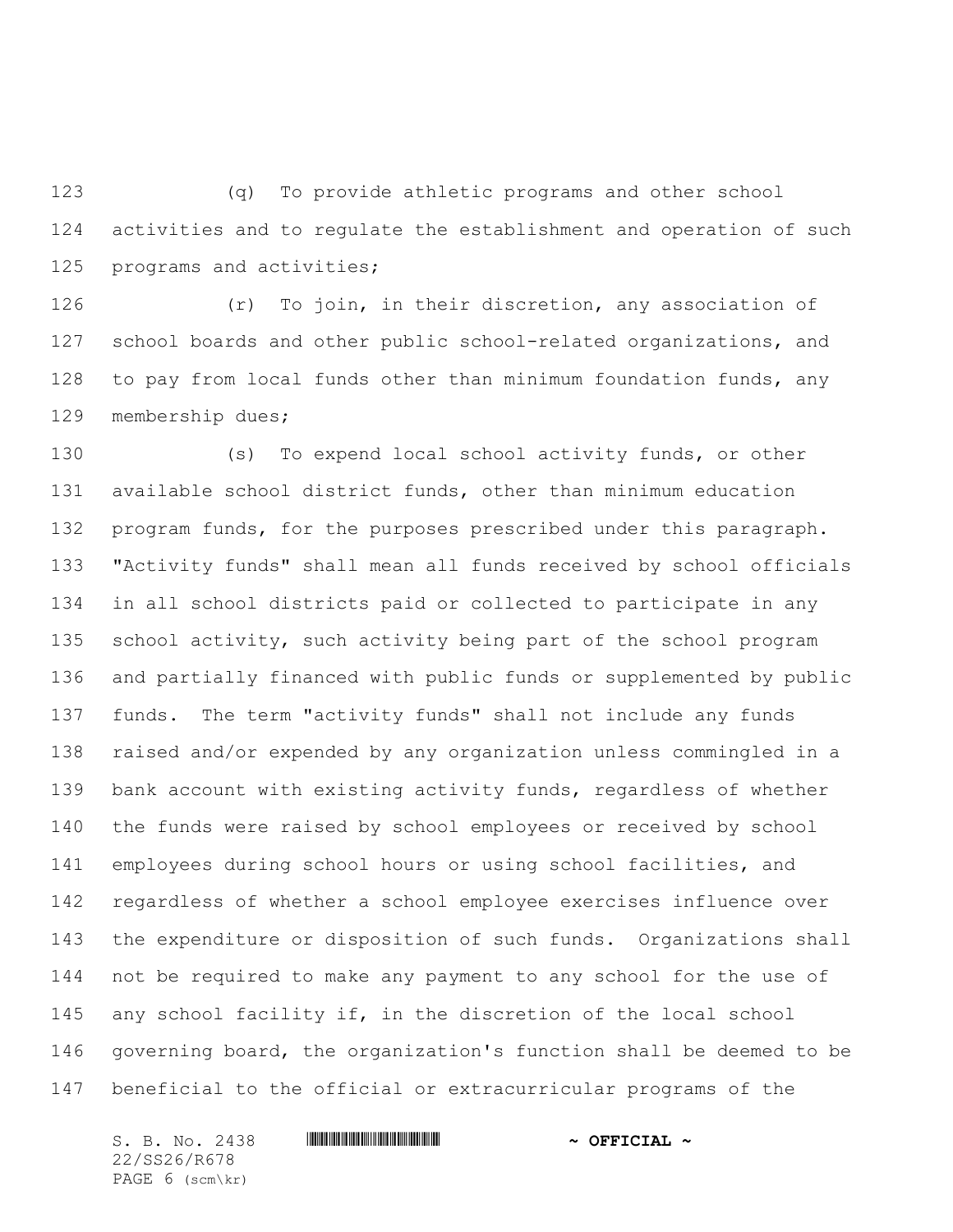school. For the purposes of this provision, the term "organization" shall not include any organization subject to the control of the local school governing board. Activity funds may only be expended for any necessary expenses or travel costs, including advances, incurred by students and their chaperons in attending any in-state or out-of-state school-related programs, conventions or seminars and/or any commodities, equipment, travel expenses, purchased services or school supplies which the local school governing board, in its discretion, shall deem beneficial to the official or extracurricular programs of the district, including items which may subsequently become the personal property of individuals, including yearbooks, athletic apparel, book covers and trophies. Activity funds may be used to pay travel expenses of school district personnel. The local school governing board shall be authorized and empowered to promulgate rules and regulations specifically designating for what purposes school activity funds may be expended. The local school governing board shall provide (i) that such school activity funds shall be maintained and expended by the principal of the school generating the funds in individual bank accounts, or (ii) that such school activity funds shall be maintained and expended by the superintendent of schools in a central depository approved by the board. The local school governing board shall provide that such school activity funds be audited as part of the annual audit required in Section 37-9-18. The State Department of Education

S. B. No. 2438 \*SS26/R678\* **~ OFFICIAL ~** 22/SS26/R678 PAGE 7 (scm\kr)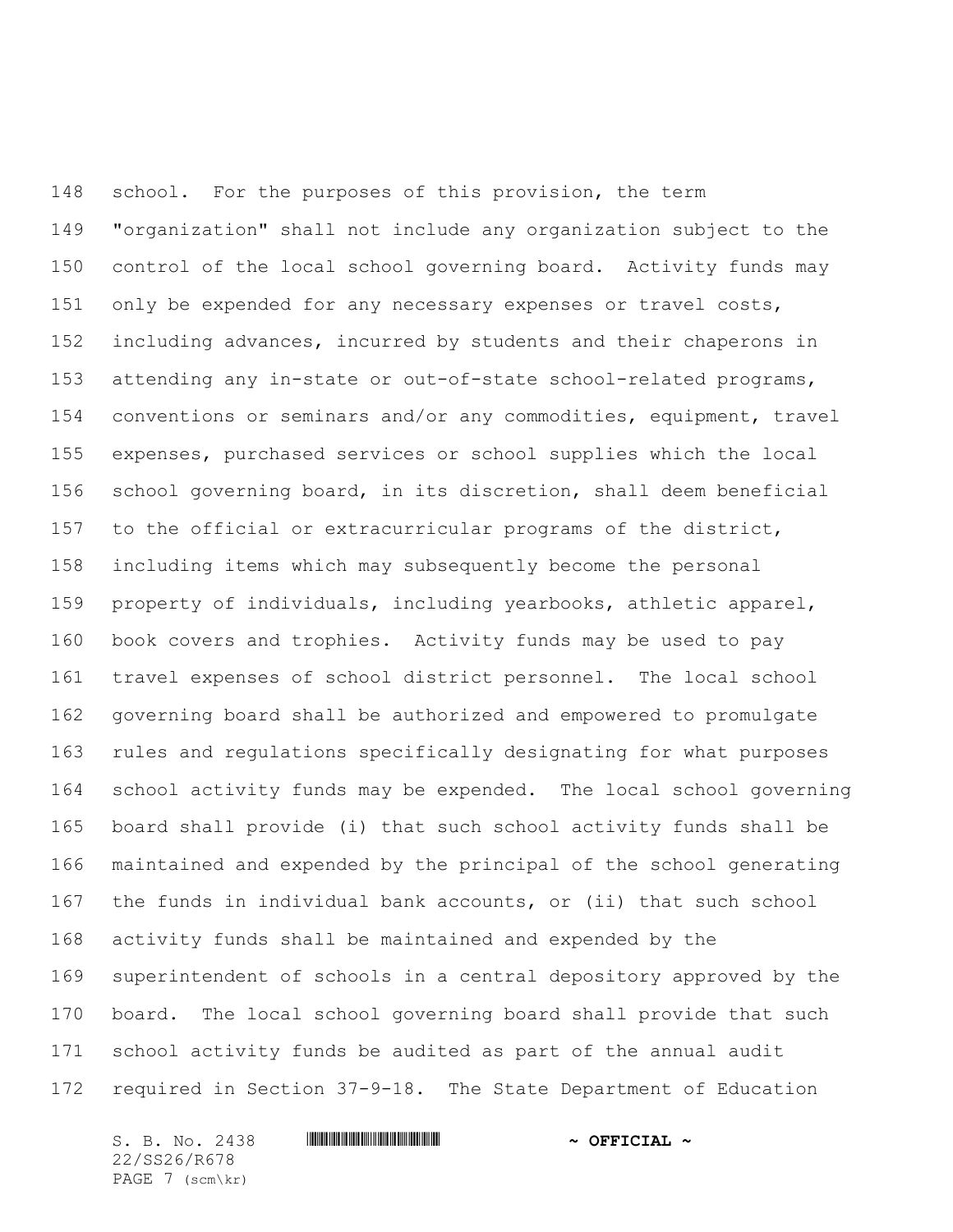shall prescribe a uniform system of accounting and financial reporting for all school activity fund transactions;

 (t) To enter into an energy performance contract, energy services contract, on a shared-savings, lease or lease-purchase basis, for energy efficiency services and/or equipment as provided for in Section 31-7-14;

 (u) To maintain accounts and issue pay certificates on 180 school food service bank accounts;

 (v) (i) To lease a school building from an individual, partnership, nonprofit corporation or a private for-profit corporation for the use of such school district, and to expend funds therefor as may be available from any nonminimum program sources. The school board of the school district desiring to lease a school building shall declare by resolution that a need exists for a school building and that the school district cannot provide the necessary funds to pay the cost or its proportionate share of the cost of a school building required to meet the present needs. The resolution so adopted by the school board shall be published once each week for three (3) consecutive weeks in a newspaper having a general circulation in the school district involved, with the first publication thereof to be made not less than thirty (30) days prior to the date upon which the school board is to act on the question of leasing a school building. If no petition requesting an election is filed prior to such meeting as hereinafter provided, then the school board may, by resolution

22/SS26/R678 PAGE 8 (scm\kr)

S. B. No. 2438 \*SS26/R678\* **~ OFFICIAL ~**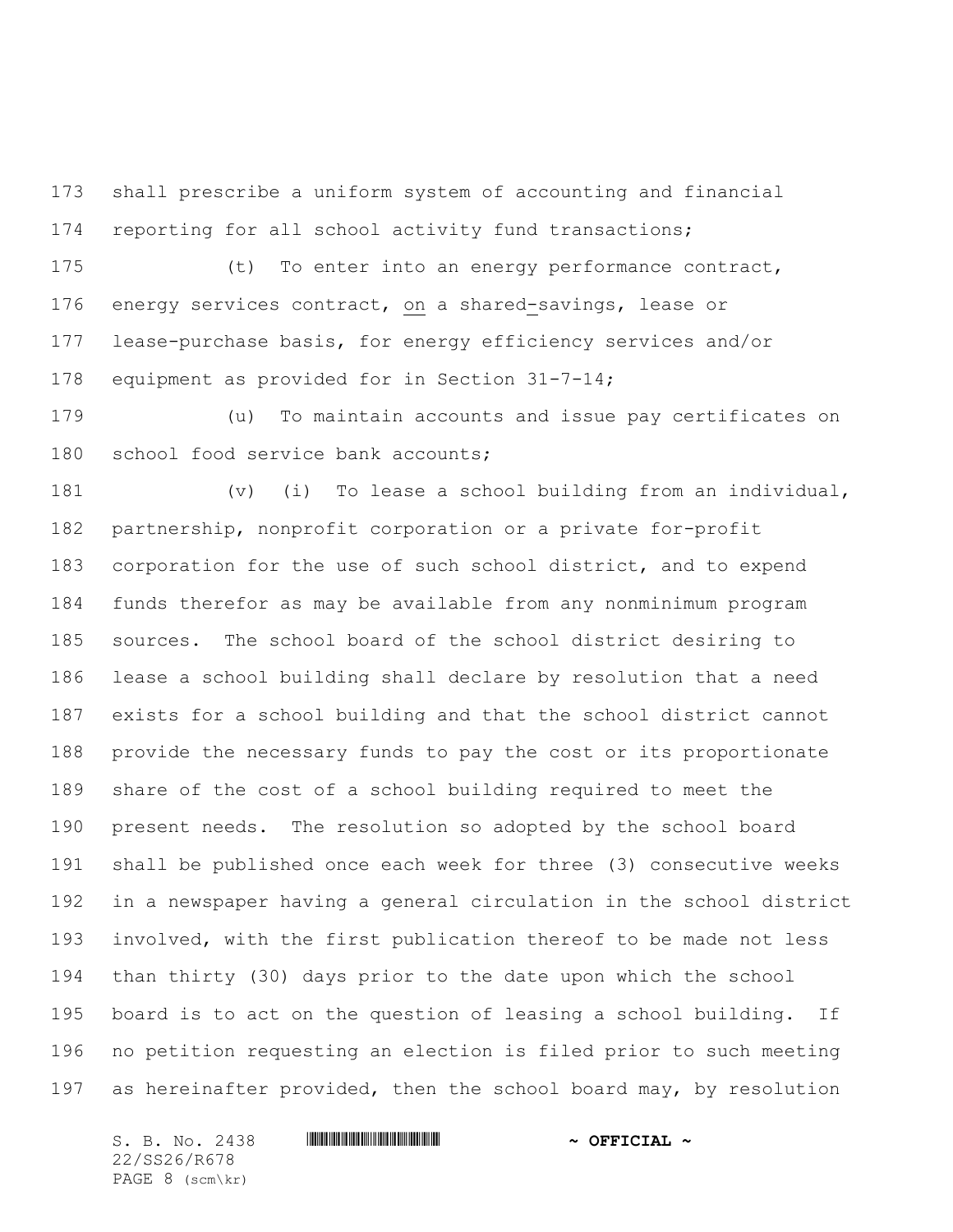spread upon its minutes, proceed to lease a school building. If at any time prior to said meeting a petition signed by not less than twenty percent (20%) or fifteen hundred (1500), whichever is less, of the qualified electors of the school district involved shall be filed with the school board requesting that an election be called on the question, then the school board shall, not later than the next regular meeting, adopt a resolution calling an election to be held within such school district upon the question of authorizing the school board to lease a school building. Such election shall be called and held, and notice thereof shall be given, in the same manner for elections upon the questions of the issuance of the bonds of school districts, and the results thereof shall be certified to the school board. If at least three-fifths (3/5) of the qualified electors of the school district who voted in such election shall vote in favor of the leasing of a school building, then the school board shall proceed to lease a school building. The term of the lease contract shall not exceed twenty (20) years, and the total cost of such lease shall be either the amount of the lowest and best bid accepted by the school board after advertisement for bids or an amount not to exceed the current fair market value of the lease as determined by the averaging of at least two (2) appraisals by certified general appraisers licensed by the State of Mississippi. The term "school building" as used in this paragraph (v)(i) shall be construed to mean any building or buildings used for classroom purposes in

S. B. No. 2438 **\*\*\* A SEPTICIAL \*\*\* \*\*\* OFFICIAL \*\*** 22/SS26/R678 PAGE 9 (scm\kr)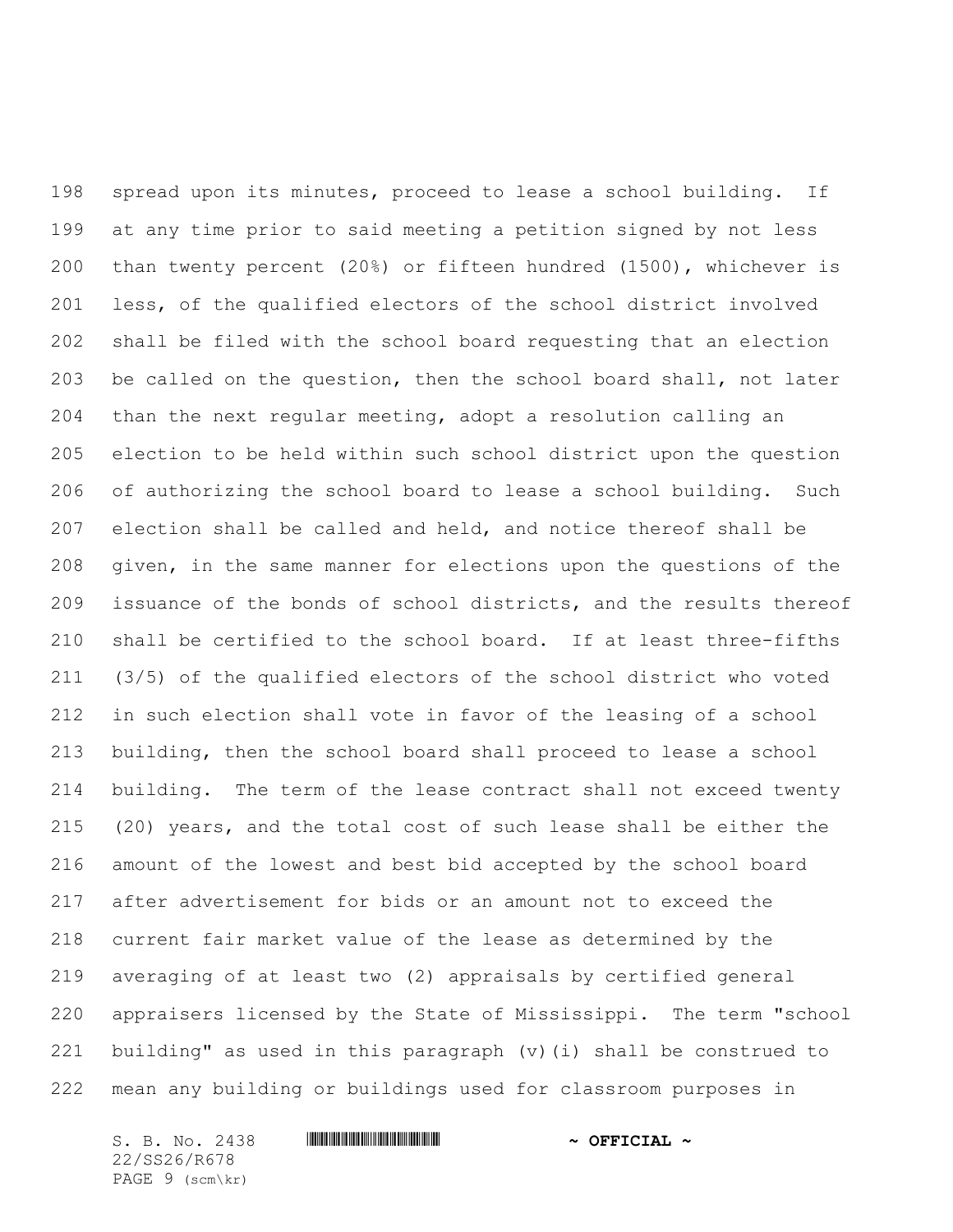connection with the operation of schools and shall include the site therefor, necessary support facilities, and the equipment thereof and appurtenances thereto such as heating facilities, water supply, sewage disposal, landscaping, walks, drives and playgrounds. The term "lease" as used in this paragraph (v)(i) 228 may include a lease-purchase contract;

 (ii) If two (2) or more school districts propose to enter into a lease contract jointly, then joint meetings of the school boards having control may be held but no action taken shall be binding on any such school district unless the question of leasing a school building is approved in each participating school district under the procedure hereinabove set forth in paragraph (v)(i). All of the provisions of paragraph (v)(i) regarding the term and amount of the lease contract shall apply to the school boards of school districts acting jointly. Any lease contract executed by two (2) or more school districts as joint lessees shall set out the amount of the aggregate lease rental to be paid by each, which may be agreed upon, but there shall be no right of occupancy by any lessee unless the aggregate rental is paid as stipulated in the lease contract. All rights of joint lessees under the lease contract shall be in proportion to the amount of 244 lease rental paid by each;

 (w) To employ all noninstructional and noncertificated employees and fix the duties and compensation of such personnel

S. B. No. 2438 **\*\*\*\* A SECONDENT A SECONDENT A POST OF PLACE A** 22/SS26/R678 PAGE 10 (scm\kr)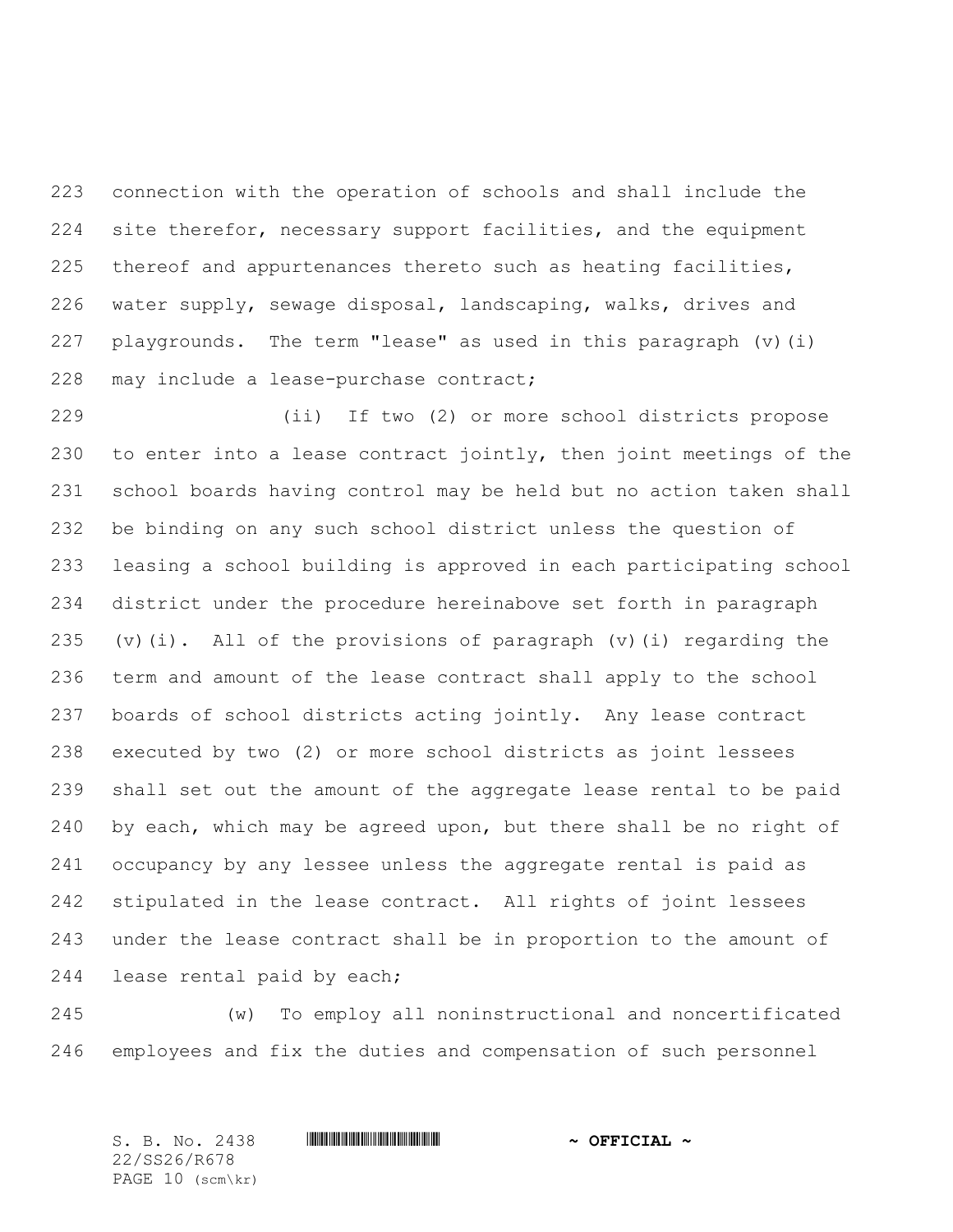deemed necessary pursuant to the recommendation of the superintendent of schools;

 (x) To employ and fix the duties and compensation of such legal counsel as deemed necessary;

 (y) Subject to rules and regulations of the State Board 252 of Education, to purchase, own and operate trucks, vans and other motor vehicles, which shall bear the proper identification required by law;

 (z) To expend funds for the payment of substitute teachers and to adopt reasonable regulations for the employment 257 and compensation of such substitute teachers;

 (aa) To acquire in its own name by purchase all real property which shall be necessary and desirable in connection with the construction, renovation or improvement of any public school building or structure. Whenever the purchase price for such real property is greater than Fifty Thousand Dollars (\$50,000.00), the school board shall not purchase the property for an amount exceeding the fair market value of such property as determined by the average of at least two (2) independent appraisals by certified general appraisers licensed by the State of Mississippi. If the board shall be unable to agree with the owner of any such real property in connection with any such project, the board shall have the power and authority to acquire any such real property by condemnation proceedings pursuant to Section 11-27-1 et seq., Mississippi Code of 1972, and for such purpose, the right of

22/SS26/R678 PAGE 11 (scm\kr)

S. B. No. 2438 **\*\*\* A SEPTICIAL \*\*\*** OFFICIAL \*\*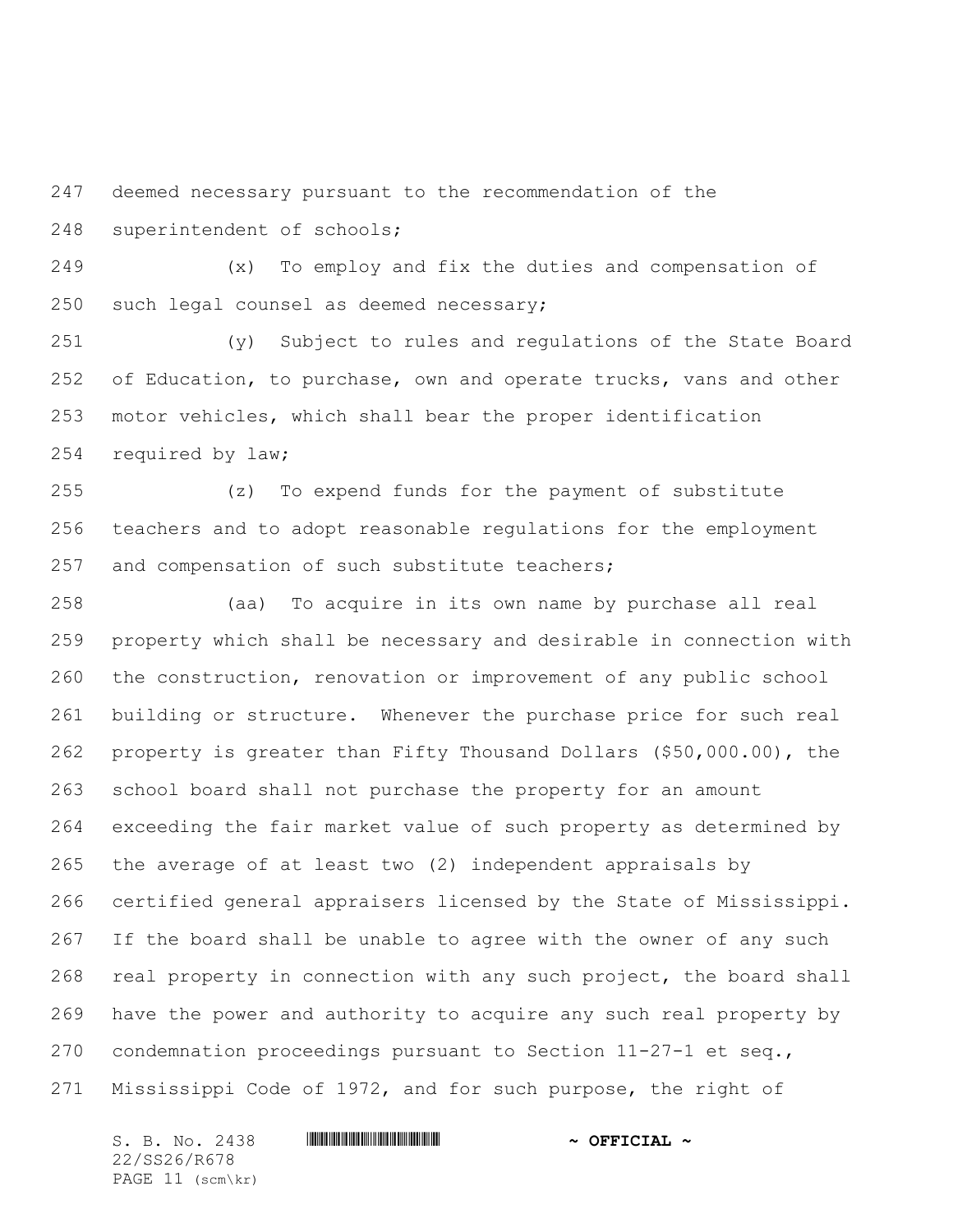eminent domain is hereby conferred upon and vested in said board. Provided further, that the local school board is authorized to grant an easement for ingress and egress over sixteenth section land or lieu land in exchange for a similar easement upon adjoining land where the exchange of easements affords substantial benefit to the sixteenth section land; provided, however, the exchange must be based upon values as determined by a competent appraiser, with any differential in value to be adjusted by cash payment. Any easement rights granted over sixteenth section land under such authority shall terminate when the easement ceases to be used for its stated purpose. No sixteenth section or lieu land which is subject to an existing lease shall be burdened by any such easement except by consent of the lessee or unless the school district shall acquire the unexpired leasehold interest affected by the easement;

 (bb) To charge reasonable fees related to the educational programs of the district, in the manner prescribed in Section 37-7-335;

 (cc) Subject to rules and regulations of the State Board of Education, to purchase relocatable classrooms for the use of such school district, in the manner prescribed in Section 37-1-13;

 (dd) Enter into contracts or agreements with other school districts, political subdivisions or governmental entities to carry out one or more of the powers or duties of the school

S. B. No. 2438 \*SS26/R678\* **~ OFFICIAL ~** 22/SS26/R678 PAGE 12 (scm\kr)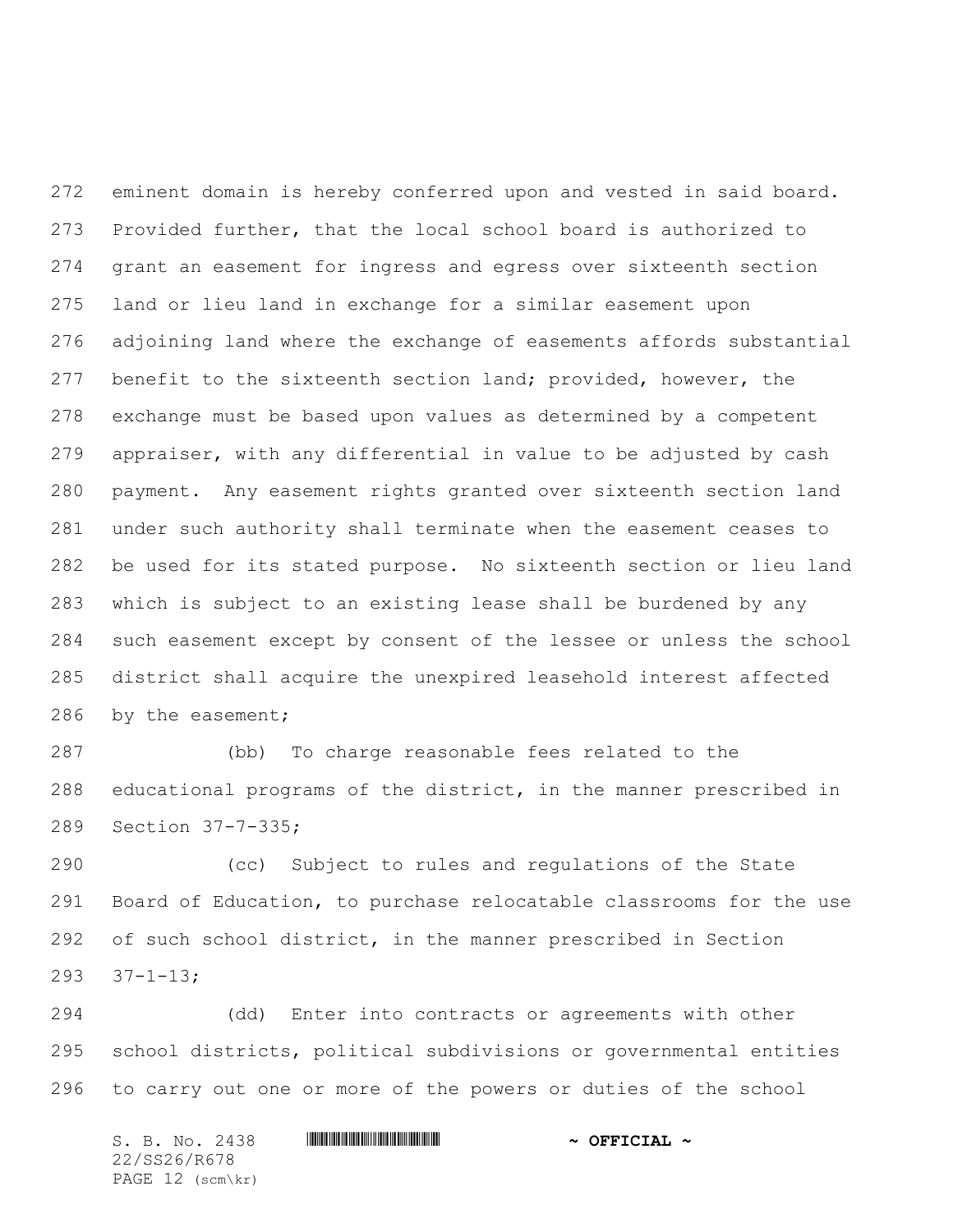board, or to allow more efficient utilization of limited resources for providing services to the public;

 (ee) To provide for in-service training for employees of the district;

 (ff) As part of their duties to prescribe the use of textbooks, to provide that parents and legal guardians shall be responsible for the textbooks and for the compensation to the school district for any books which are not returned to the proper schools upon the withdrawal of their dependent child. If a textbook is lost or not returned by any student who drops out of the public school district, the parent or legal guardian shall also compensate the school district for the fair market value of the textbooks;

 (gg) To conduct fund-raising activities on behalf of the school district that the local school board, in its discretion, deems appropriate or beneficial to the official or extracurricular programs of the district; provided that:

 (i) Any proceeds of the fund-raising activities shall be treated as "activity funds" and shall be accounted for as are other activity funds under this section; and

 (ii) Fund-raising activities conducted or authorized by the board for the sale of school pictures, the rental of caps and gowns or the sale of graduation invitations for which the school board receives a commission, rebate or fee shall contain a disclosure statement advising that a portion of the

S. B. No. 2438 \*SS26/R678\* **~ OFFICIAL ~** 22/SS26/R678 PAGE 13 (scm\kr)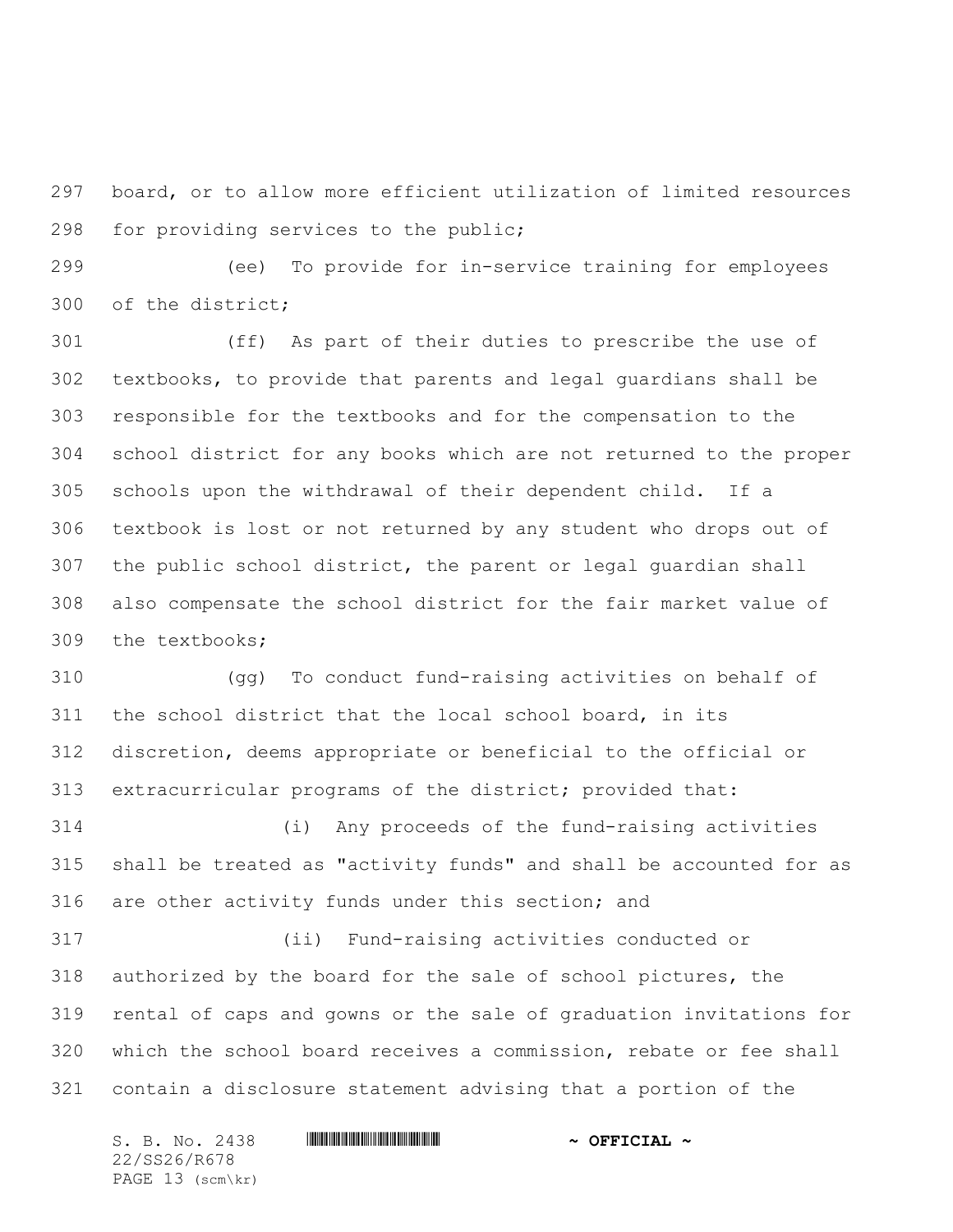proceeds of the sales or rentals shall be contributed to the student activity fund;

 (hh) To allow individual lessons for music, art and other curriculum-related activities for academic credit or nonacademic credit during school hours and using school equipment and facilities, subject to uniform rules and regulations adopted by the school board;

 (ii) To charge reasonable fees for participating in an extracurricular activity for academic or nonacademic credit for necessary and required equipment such as safety equipment, band instruments and uniforms;

 (jj) To conduct or participate in any fund-raising activities on behalf of or in connection with a tax-exempt charitable organization;

 (kk) To exercise such powers as may be reasonably necessary to carry out the provisions of this section;

 (ll) To expend funds for the services of nonprofit arts organizations or other such nonprofit organizations who provide performances or other services for the students of the school district;

 (mm) To expend federal No Child Left Behind Act funds, or any other available funds that are expressly designated and authorized for that use, to pay training, educational expenses, salary incentives and salary supplements to employees of local school districts; except that incentives shall not be considered

S. B. No. 2438 \*SS26/R678\* **~ OFFICIAL ~** 22/SS26/R678 PAGE 14 (scm\kr)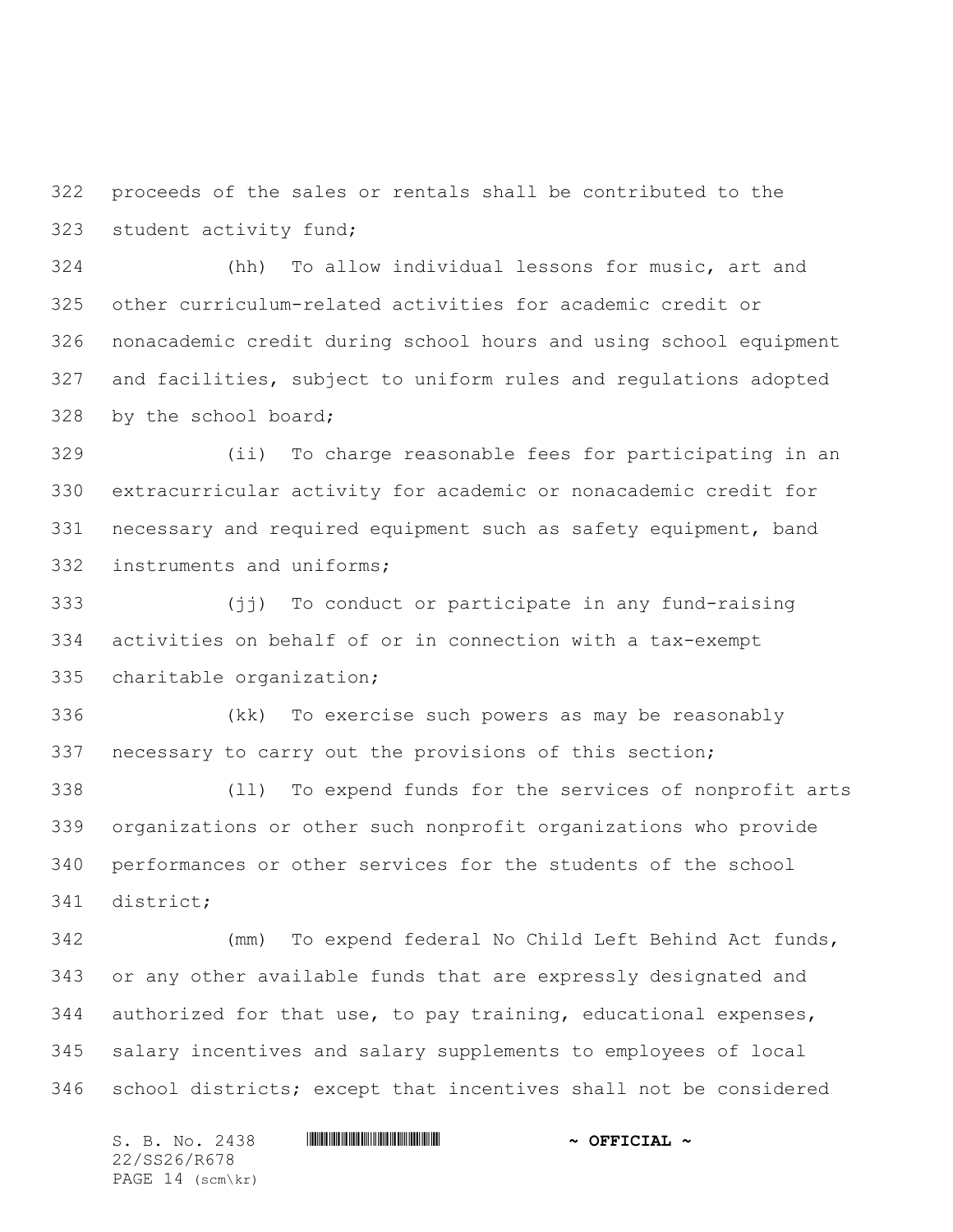347 part of the local supplement as defined in Section  $37-151-5$  (o), nor shall incentives be considered part of the local supplement paid to an individual teacher for the purposes of Section 37-19-7(1). Mississippi Adequate Education Program funds or any other state funds may not be used for salary incentives or salary supplements as provided in this paragraph (mm);

 (nn) To use any available funds, not appropriated or designated for any other purpose, for reimbursement to the state-licensed employees from both in state and out of state, who enter into a contract for employment in a school district, for the expense of moving when the employment necessitates the relocation of the licensed employee to a different geographical area than that in which the licensed employee resides before entering into the contract. The reimbursement shall not exceed One Thousand Dollars (\$1,000.00) for the documented actual expenses incurred in the course of relocating, including the expense of any professional moving company or persons employed to assist with the move, rented moving vehicles or equipment, mileage in the amount authorized for county and municipal employees under Section 25-3-41 if the licensed employee used his personal vehicle or vehicles for the move, meals and such other expenses associated with the relocation. No licensed employee may be reimbursed for moving expenses under this section on more than one (1) occasion by the same school district. Nothing in this section shall be construed to require the actual residence to which the licensed

S. B. No. 2438 \*SS26/R678\* **~ OFFICIAL ~** 22/SS26/R678 PAGE 15 (scm\kr)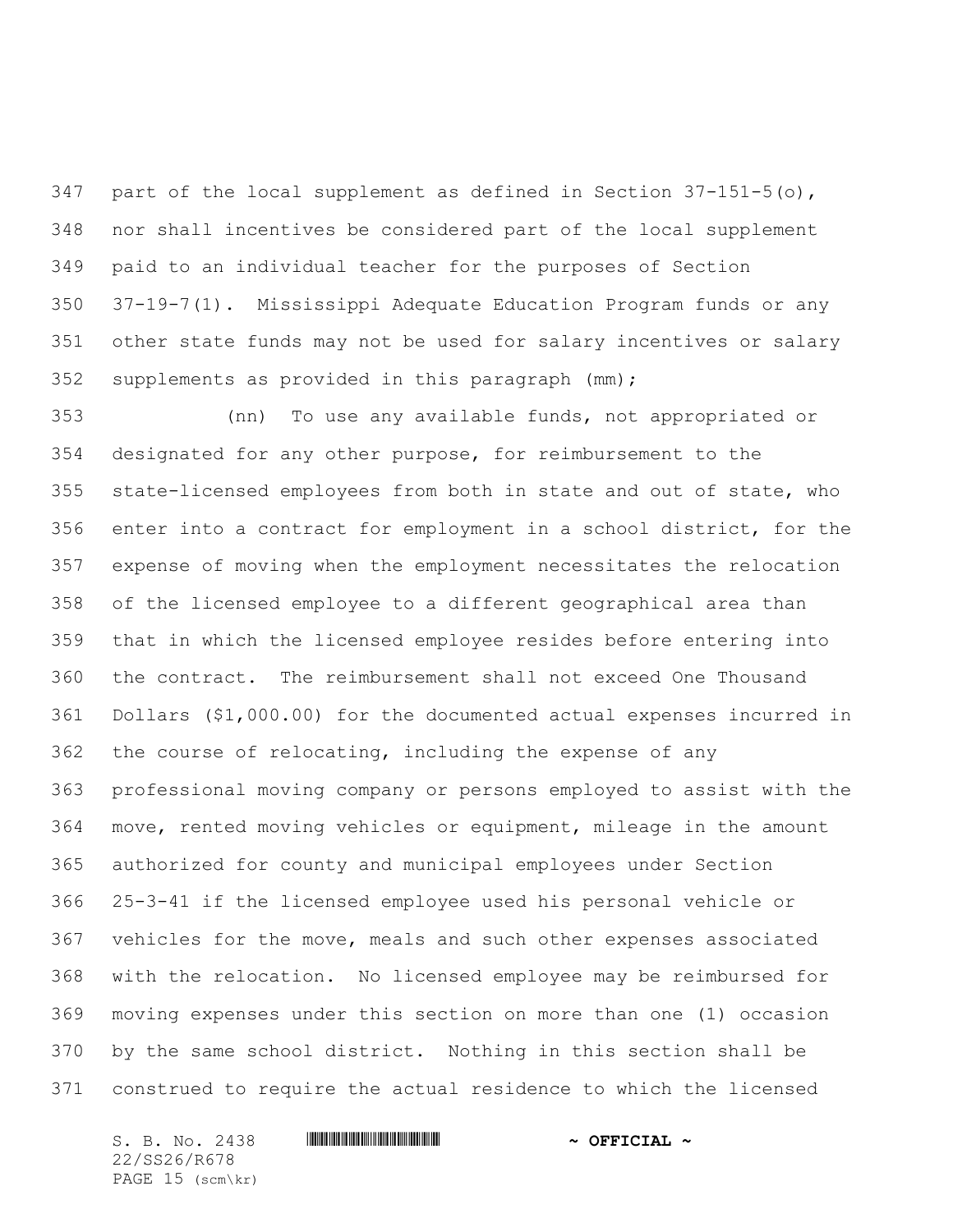employee relocates to be within the boundaries of the school district that has executed a contract for employment in order for the licensed employee to be eligible for reimbursement for the moving expenses. However, the licensed employee must relocate within the boundaries of the State of Mississippi. Any individual receiving relocation assistance through the Critical Teacher Shortage Act as provided in Section 37-159-5 shall not be eligible to receive additional relocation funds as authorized in this paragraph;

 (oo) To use any available funds, not appropriated or designated for any other purpose, to reimburse persons who interview for employment as a licensed employee with the district for the mileage and other actual expenses incurred in the course of travel to and from the interview at the rate authorized for county and municipal employees under Section 25-3-41;

 (pp) Consistent with the report of the Task Force to Conduct a Best Financial Management Practices Review, to improve school district management and use of resources and identify cost savings as established in Section 8 of Chapter 610, Laws of 2002, local school boards are encouraged to conduct independent reviews of the management and efficiency of schools and school districts. Such management and efficiency reviews shall provide state and local officials and the public with the following:

 (i) An assessment of a school district's governance and organizational structure;

S. B. No. 2438 **\*\*\* A SEPTICIAL \*\*\*** OFFICIAL \*\* 22/SS26/R678 PAGE 16 (scm\kr)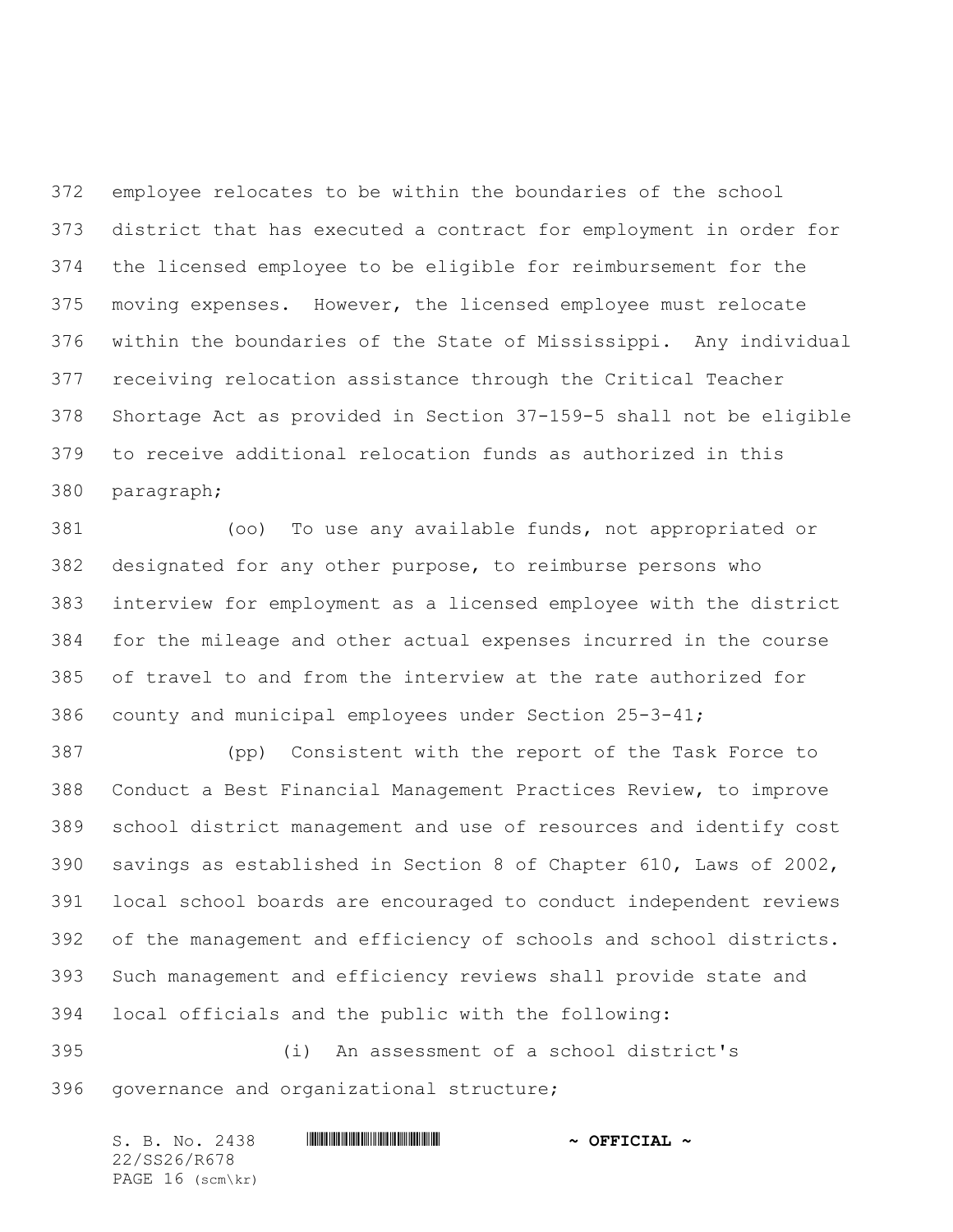(ii) An assessment of the school district's financial and personnel management; (iii) An assessment of revenue levels and sources; (iv) An assessment of facilities utilization, planning and maintenance; (v) An assessment of food services, transportation and safety/security systems; (vi) An assessment of instructional and administrative technology; (vii) A review of the instructional management and the efficiency and effectiveness of existing instructional programs; and (viii) Recommended methods for increasing efficiency and effectiveness in providing educational services to the public; (qq) To enter into agreements with other local school boards for the establishment of an educational service agency (ESA) to provide for the cooperative needs of the region in which the school district is located, as provided in Section 37-7-345; (rr) **\* \* \*** [Deleted] (ss) To collaborate with the State Board of Education, Community Action Agencies or the Department of Human Services to develop and implement a voluntary program to provide services for a prekindergarten program that addresses the cognitive, social, and emotional needs of four-year-old and three-year-old children.

S. B. No. 2438 \*SS26/R678\* **~ OFFICIAL ~** 22/SS26/R678 PAGE 17 (scm\kr)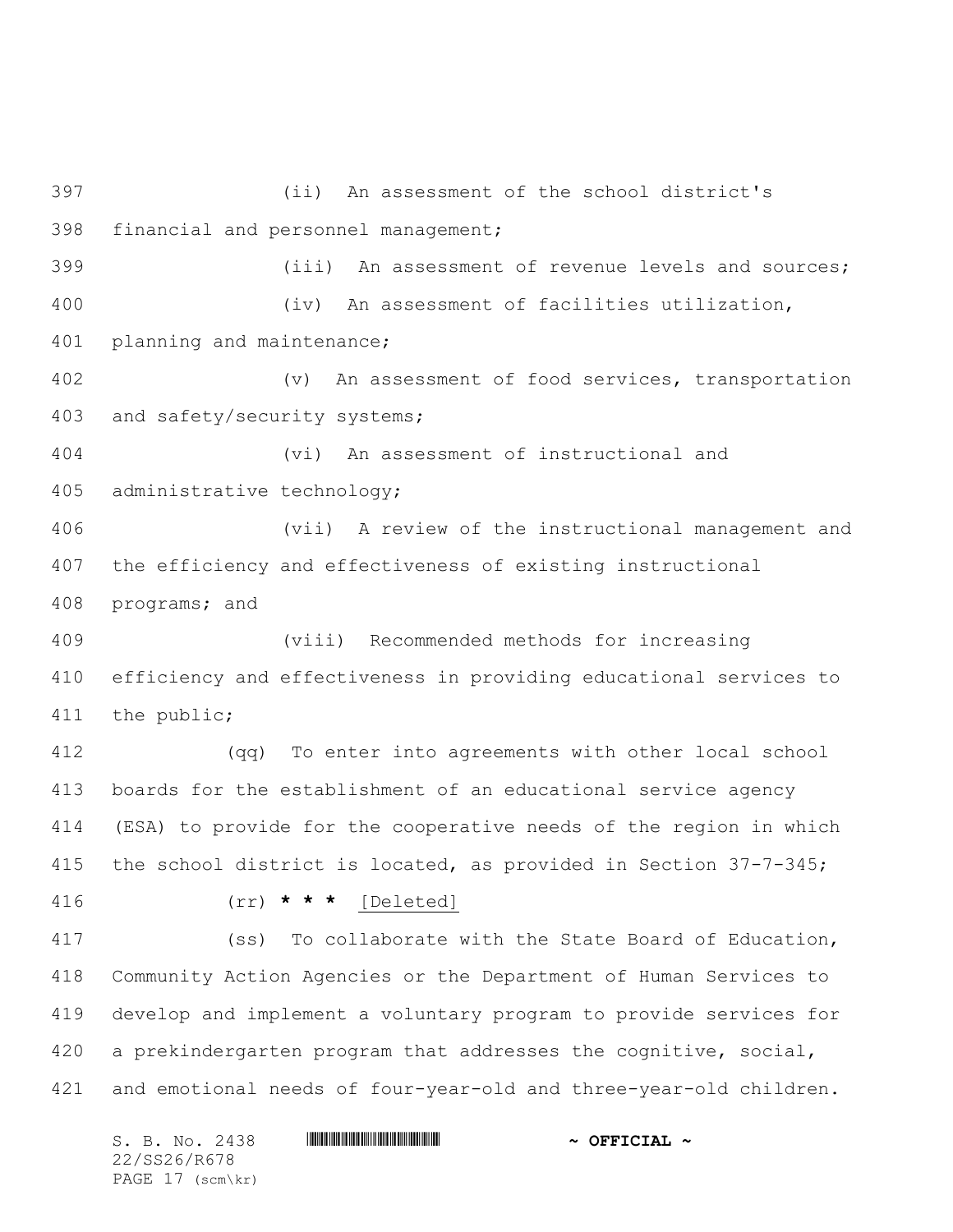The school board may utilize any source of available revenue to fund the voluntary program. Effective with the 2013-2014 school year, to implement voluntary prekindergarten programs under the Early Learning Collaborative Act of 2013 pursuant to state funds awarded by the State Department of Education on a matching basis;

 (tt) With respect to any lawful, written obligation of a school district, including, but not limited to, leases 429 (excluding leases of sixteenth section public school trust land), bonds, notes, or other agreement, to agree in writing with the 431 obligee that the Department of Revenue or any state agency, department or commission created under state law may:

 (i) Withhold all or any part (as agreed by the school board) of any monies which such local school board is entitled to receive from time to time under any law and which is in the possession of the Department of Revenue, or any state 437 agency, department or commission created under state law; and

 (ii) Pay the same over to any financial institution, trustee or other obligee, as directed in writing by the school board, to satisfy all or part of such obligation of the school district.

 The school board may make such written agreement to withhold and transfer funds irrevocable for the term of the written obligation and may include in the written agreement any other terms and provisions acceptable to the school board. If the school board files a copy of such written agreement with the

S. B. No. 2438 \*SS26/R678\* **~ OFFICIAL ~** 22/SS26/R678 PAGE 18 (scm\kr)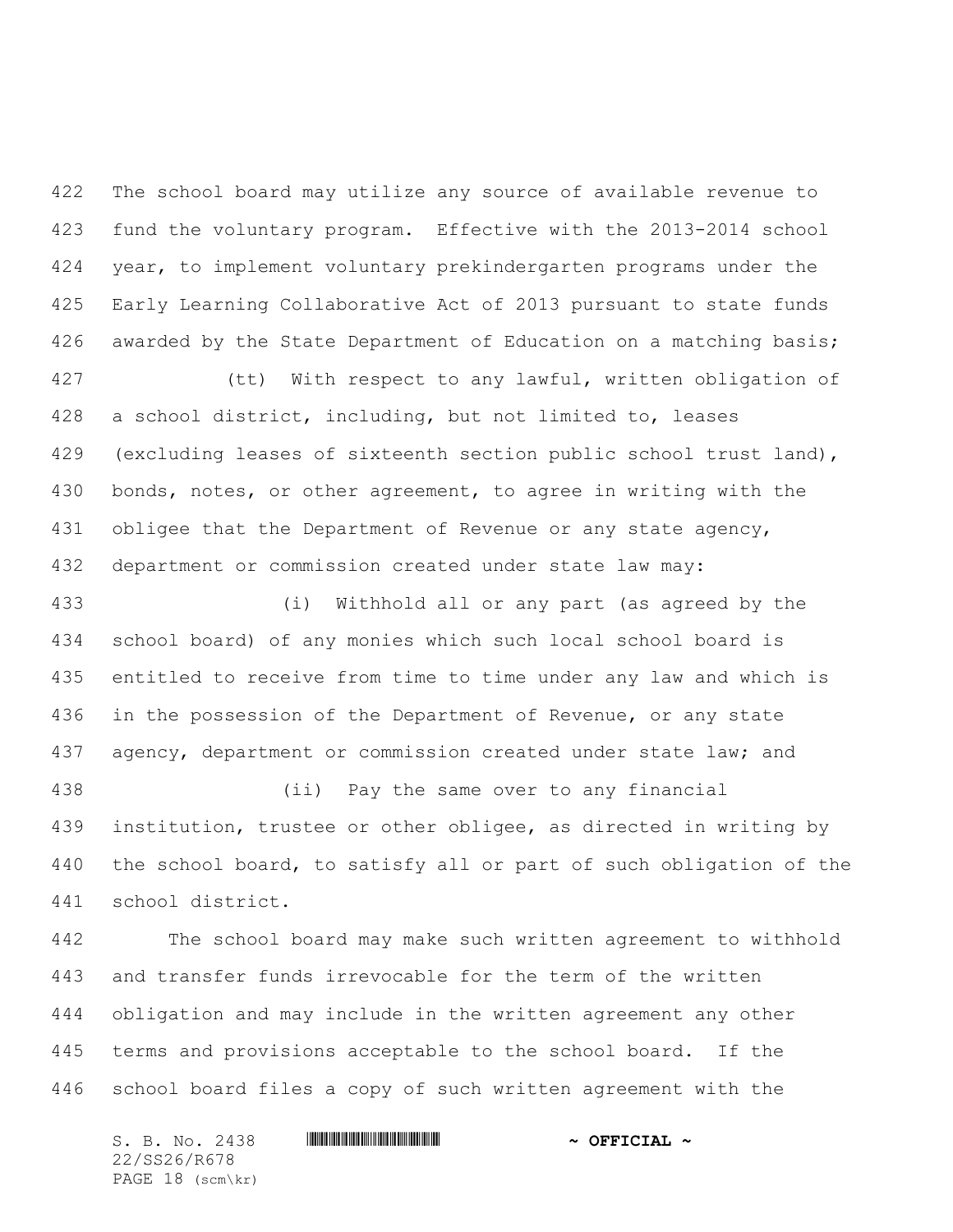Department of Revenue, or any state agency, department or commission created under state law then the Department of Revenue or any state agency, department or commission created under state law shall immediately make the withholdings provided in such agreement from the amounts due the local school board and shall continue to pay the same over to such financial institution, trustee or obligee for the term of the agreement.

 This paragraph (tt) shall not grant any extra authority to a school board to issue debt in any amount exceeding statutory limitations on assessed value of taxable property within such school district or the statutory limitations on debt maturities, and shall not grant any extra authority to impose, levy or collect a tax which is not otherwise expressly provided for, and shall not be construed to apply to sixteenth section public school trust land;

 (uu) With respect to any matter or transaction that is competitively bid by a school district, to accept from any bidder as a good-faith deposit or bid bond or bid surety, the same type of good-faith deposit or bid bond or bid surety that may be accepted by the state or any other political subdivision on similar competitively bid matters or transactions. This paragraph (uu) shall not be construed to apply to sixteenth section public school trust land. The school board may authorize the investment of any school district funds in the same kind and manner of

S. B. No. 2438 **\*\*\*\* A SECONDENT A SECONDENT A POST OF PLACE A** 22/SS26/R678 PAGE 19 (scm\kr)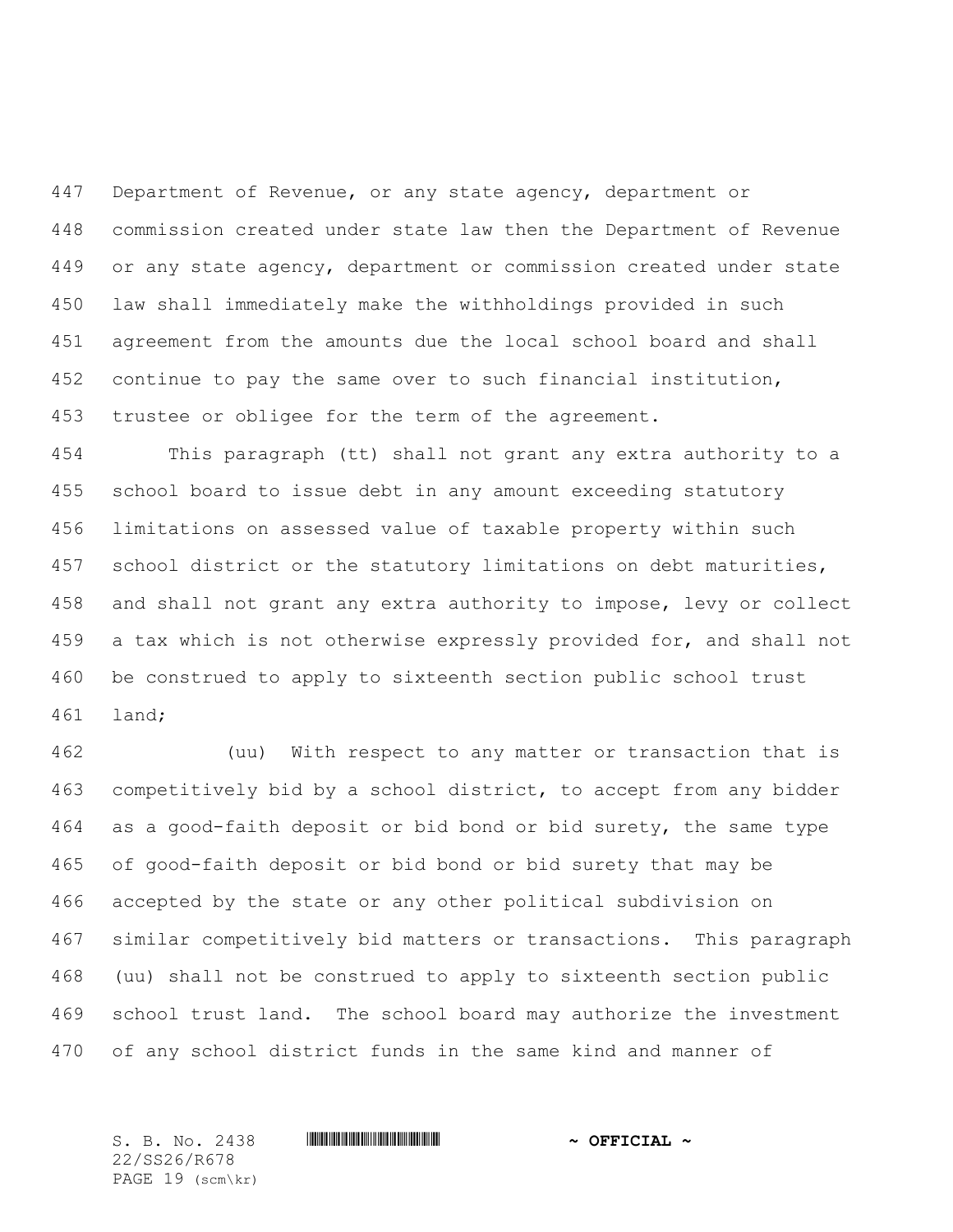investments, including pooled investments, as any other political subdivision, including community hospitals;

 (vv) To utilize the alternate method for the conveyance or exchange of unused school buildings and/or land, reserving a partial or other undivided interest in the property, as specifically authorized and provided in Section 37-7-485;

 (ww) To delegate, privatize or otherwise enter into a contract with private entities for the operation of any and all functions of nonacademic school process, procedures and operations including, but not limited to, cafeteria workers, janitorial services, transportation, professional development, achievement and instructional consulting services materials and products, purchasing cooperatives, insurance, business manager services, auditing and accounting services, school safety/risk prevention, data processing and student records, and other staff services; however, the authority under this paragraph does not apply to the leasing, management or operation of sixteenth section lands. Local school districts, working through their regional education service agency, are encouraged to enter into buying consortia with other member districts for the purposes of more efficient use of state resources as described in Section 37-7-345;

 (xx) To partner with entities, organizations and 493 corporations for the purpose of benefiting the school district; (yy) To borrow funds from the Rural Economic Development Authority for the maintenance of school buildings;

S. B. No. 2438 **\*\*\* A SEPTICIAL \*\*\*** OFFICIAL \*\* 22/SS26/R678 PAGE 20 (scm\kr)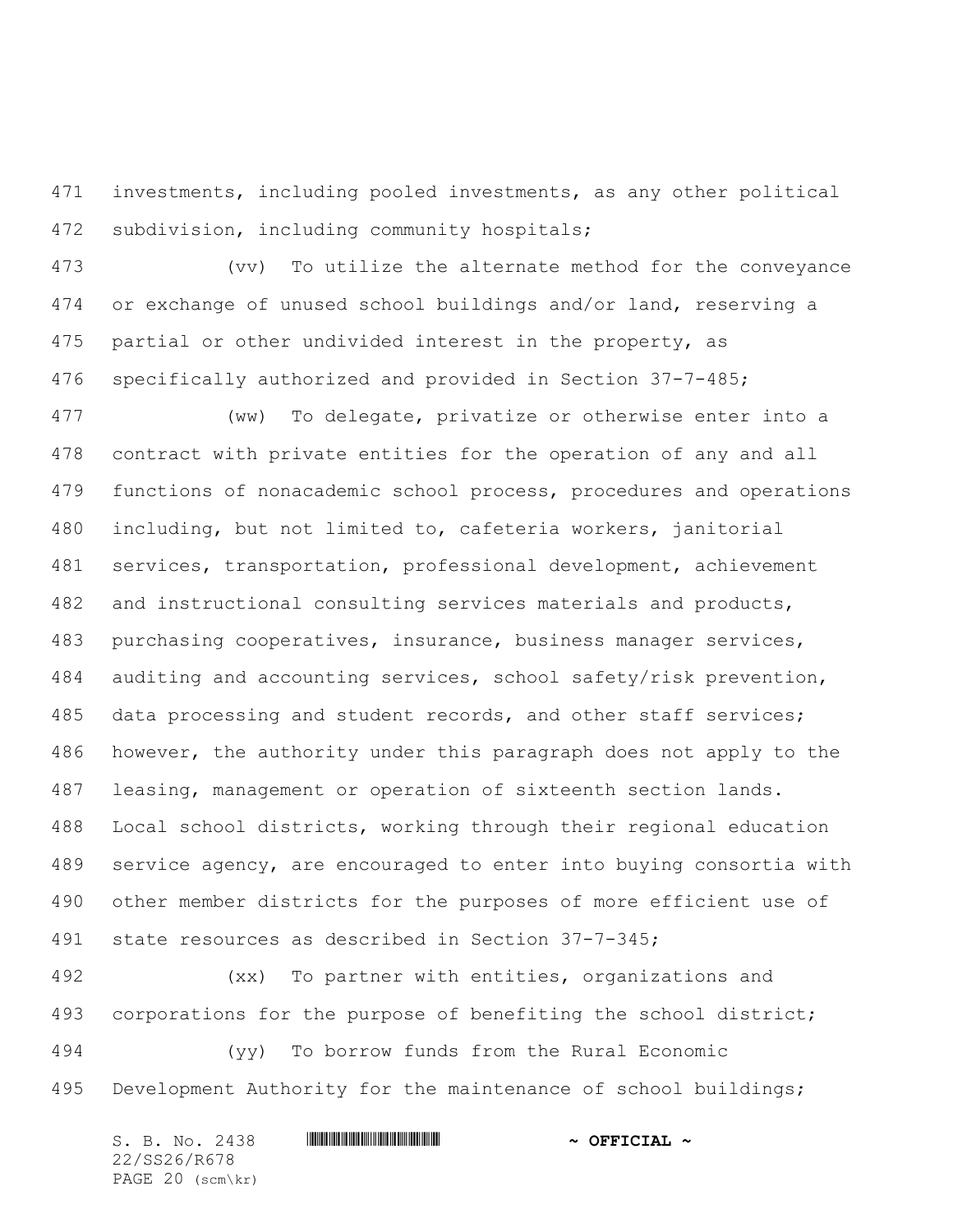(zz) To fund and operate voluntary early childhood education programs, defined as programs for children less than five (5) years of age on or before September 1, and to use any source of revenue for such early childhood education programs. Such programs shall not conflict with the Early Learning Collaborative Act of 2013;

 (aaa) To issue and provide for the use of procurement cards by school board members, superintendents and licensed school personnel consistent with the rules and regulations of the Mississippi Department of Finance and Administration under Section 31-7-9; and

 (bbb) To conduct an annual comprehensive evaluation of the superintendent of schools consistent with the assessment components of paragraph (pp) of this section and the assessment benchmarks established by the Mississippi School Board Association to evaluate the success the superintendent has attained in meeting district goals and objectives, the superintendent's leadership skill and whether or not the superintendent has established appropriate standards for performance, is monitoring success and is using data for improvement.

 **SECTION 4.** Section 37-1-3, Mississippi Code of 1972, is amended as follows:

 37-1-3. (1) The State Board of Education shall adopt rules and regulations and set standards and policies for the

S. B. No. 2438 **\*\*\*\* A SECONDENT A SECONDENT A POST OF PLACE A** 22/SS26/R678 PAGE 21 (scm\kr)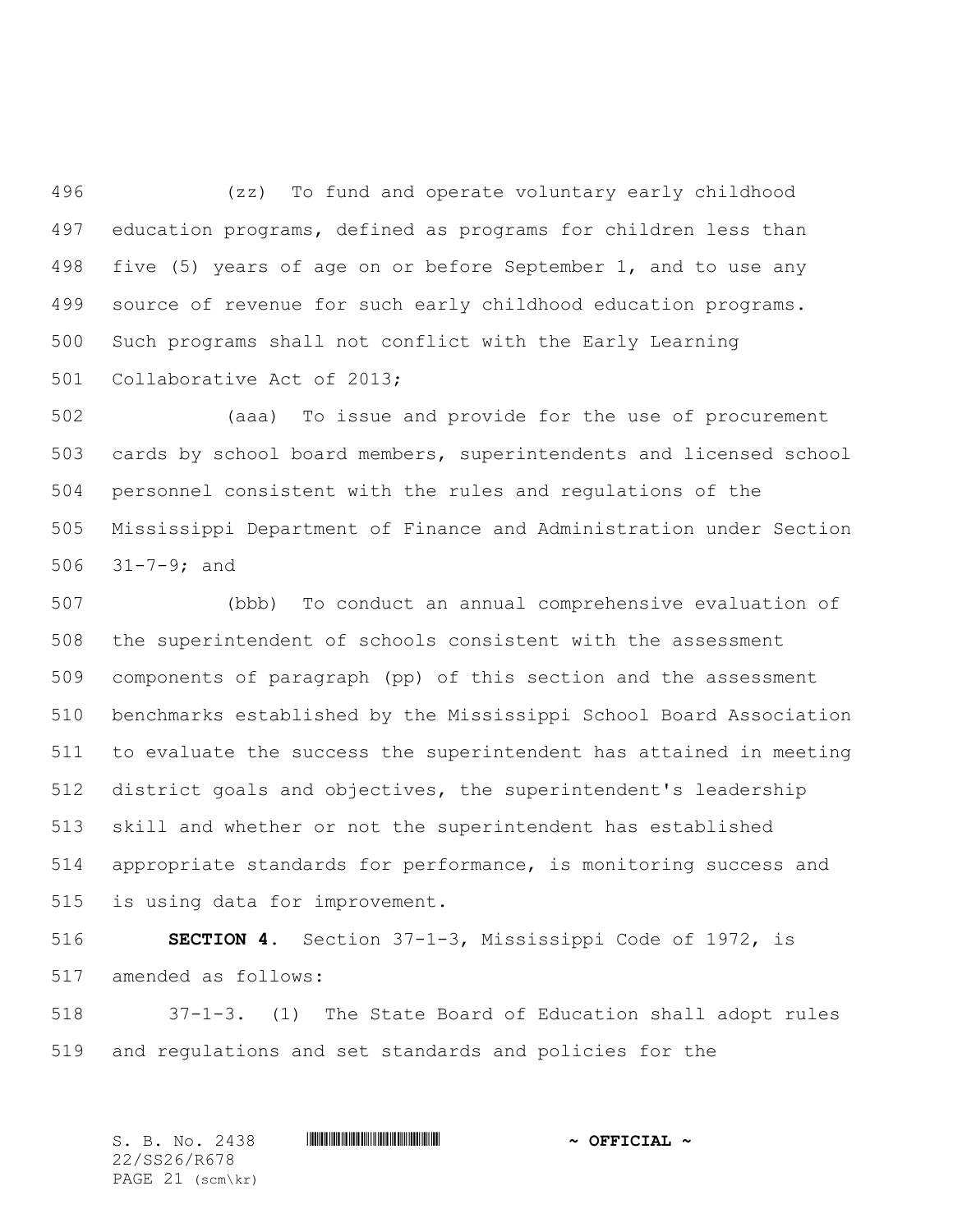organization, operation, management, planning, budgeting and programs of the State Department of Education.

 (a) The board is directed to identify all functions of the department that contribute to or comprise a part of the state system of educational accountability and to establish and maintain within the department the necessary organizational structure, policies and procedures for effectively coordinating such functions. Such policies and procedures shall clearly fix and delineate responsibilities for various aspects of the system and for overall coordination of the total system and its effective management.

 (b) The board shall establish and maintain a system-wide plan of performance, policy and directions of public education not otherwise provided for.

 (c) The board shall effectively use the personnel and resources of the department to enhance technical assistance to school districts in instruction and management therein.

 (d) The board shall establish and maintain a central budget policy.

 (e) The board shall establish and maintain within the State Department of Education a central management capacity under the direction of the State Superintendent of Public Education.

 (f) The board, with recommendations from the superintendent, shall design and maintain a five-year plan and program for educational improvement that shall set forth

| S. B. No. 2438     | $\sim$ OFFICIAL $\sim$ |
|--------------------|------------------------|
| 22/SS26/R678       |                        |
| PAGE $22$ (scm\kr) |                        |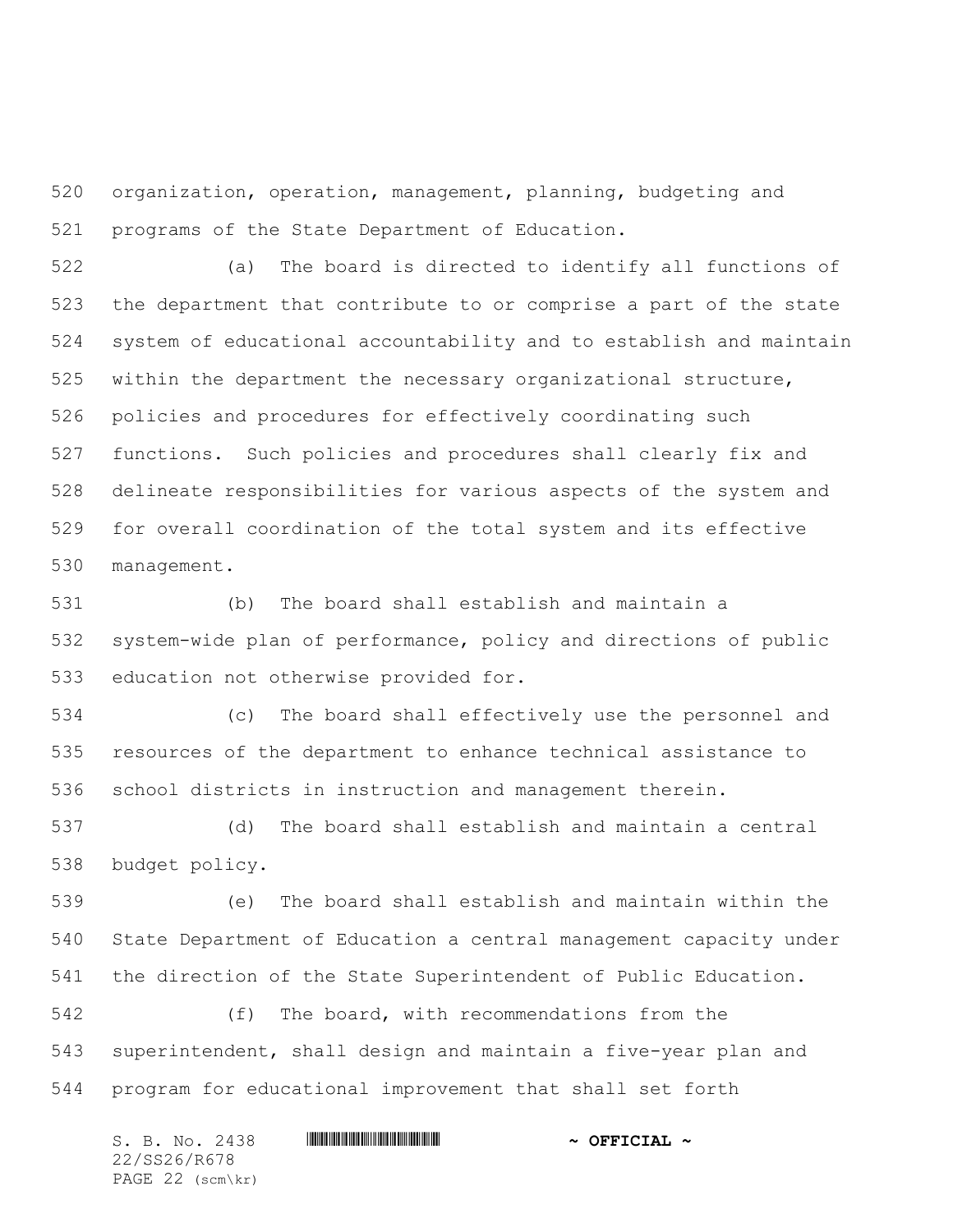objectives for system performance and development and be the basis for budget requests and legislative initiatives.

 (2) **\* \* \*** The State Board of Education shall adopt and maintain a curriculum and a course of study to be used in the public school districts that is designed to prepare the state's children and youth to be productive, informed, creative citizens, workers and leaders, and it shall regulate all matters arising in the practical administration of the school system not otherwise provided for.

**\* \* \***

 (3) The State Board of Education shall have authority to expend any available federal funds, or any other funds expressly designated, to pay training, educational expenses, salary incentives and salary supplements to licensed teachers employed in local school districts or schools administered by the State Board of Education. Such incentive payments shall not be considered part of a school district's local supplement as defined in Section 37-151-5(o), nor shall the incentives be considered part of the local supplement paid to an individual teacher for the purposes of Section 37-19-7(1). MAEP funds or any other state funds shall not be used to provide such incentives unless specifically authorized by law.

 (4) The State Board of Education shall through its actions seek to implement the policies set forth in Section 37-1-2.

S. B. No. 2438 **\*\*\*\* A SECONDENT A SECONDENT A POST OF PLACE A** 22/SS26/R678 PAGE 23 (scm\kr)